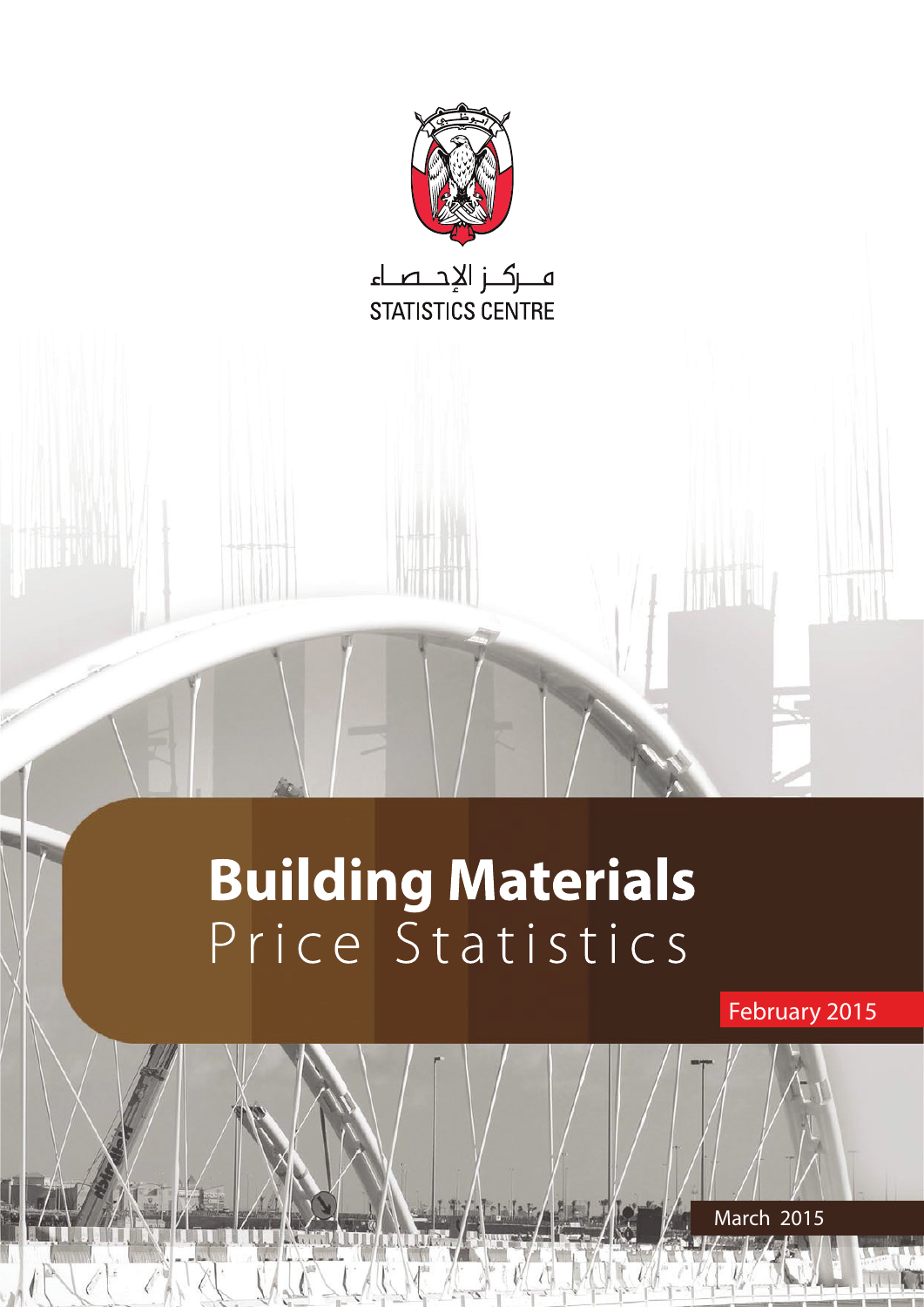# **Introduction**

The monthly publication of Building Materials Price Statistics is of great significance as building material prices are deemed to be important economic indicators for planning and research in various fields. They are also used in the compilation of indices of the construction activity and for the calculation of GDP at constant prices.

Statistical centres all over the world collect prices of building materials used by a large segment of people. As a result of the urban development and the constant growth in the construction sector in the Emirate, Statistics Centre  $-$  Abu Dhabi collects price data for these materials on a regular basis.

The movements of prices of 21 groups from the key building materials are included in this publication (table 3). This information helps decision and policy makers and researchers in planning and making sound decisions in support of the building materials sector and other sectors associated with it.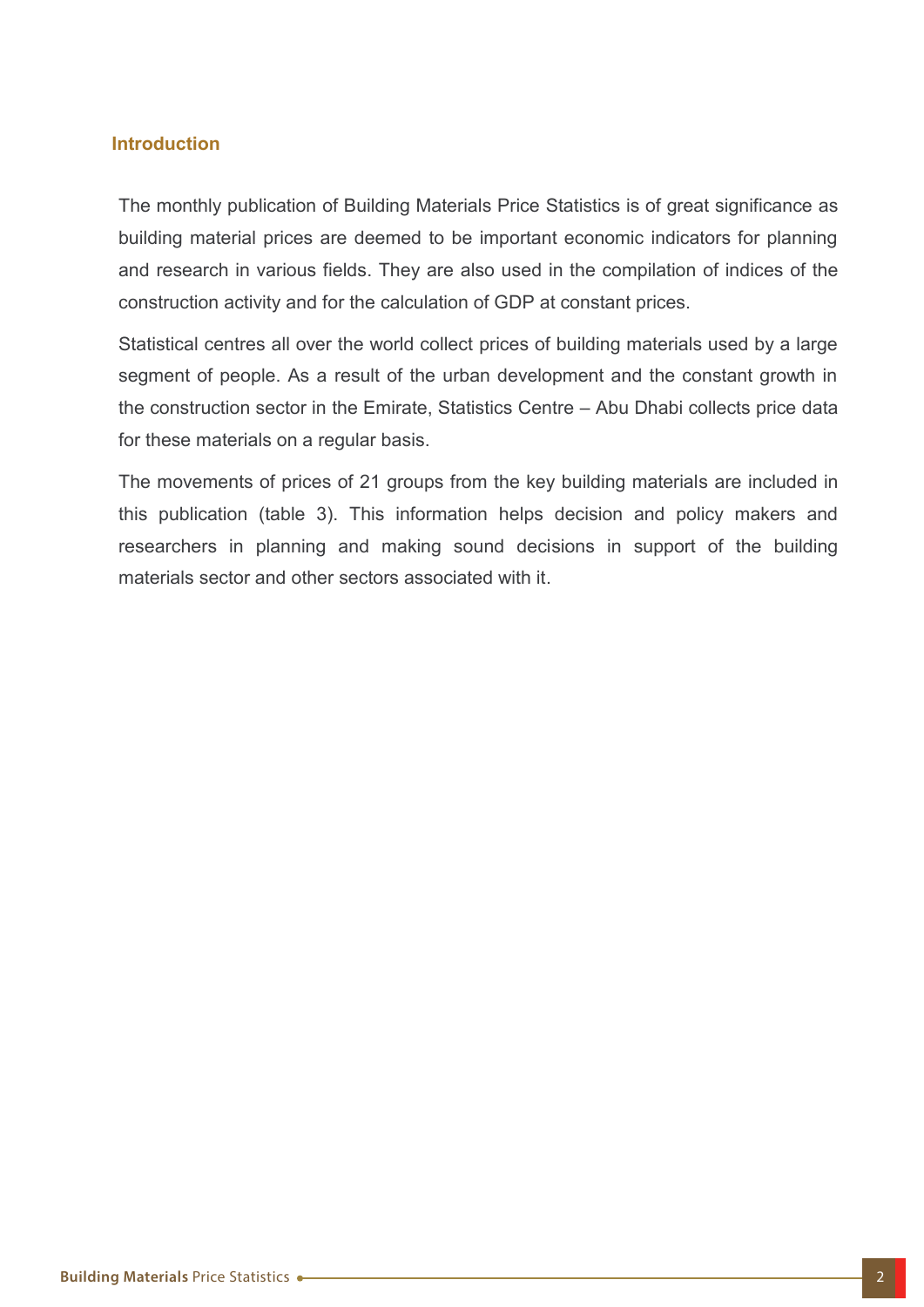# **Key Points**

This publication provides an analysis of the movement of the average prices of building materials during the month of February 2015 compared with January 2015 and February 2014. The key changes were:

- During February 2015 the average prices of the 'Glass', 'Wood', 'Roofing materials' and 'Employment' groups increased by 4.4%, 3.3%, 1.7% and 1.0% respectively, compared with January 2015.

- During February 2015 the average prices of the 'Waterproofing products' group decreased by 10.5%, 'Wires for apartment' by 5.1% and 'Wires for residential towers' by 4.5%, compared with January 2015.

- During February 2015 the average prices of both 'Concrete' and 'Block' increased by 4.6%, 'Natural stone' by 4.0%, 'Wood' by 3.6%, and 'Aggregates and sand' by 2.8%, compared with February 2014.

During February 2015, the average prices of 'Wires for residential towers', 'Employment' and 'Power cable' decreased by 13.6%, 12.1% and 11.7% respectively, compared with the same period in the previous year.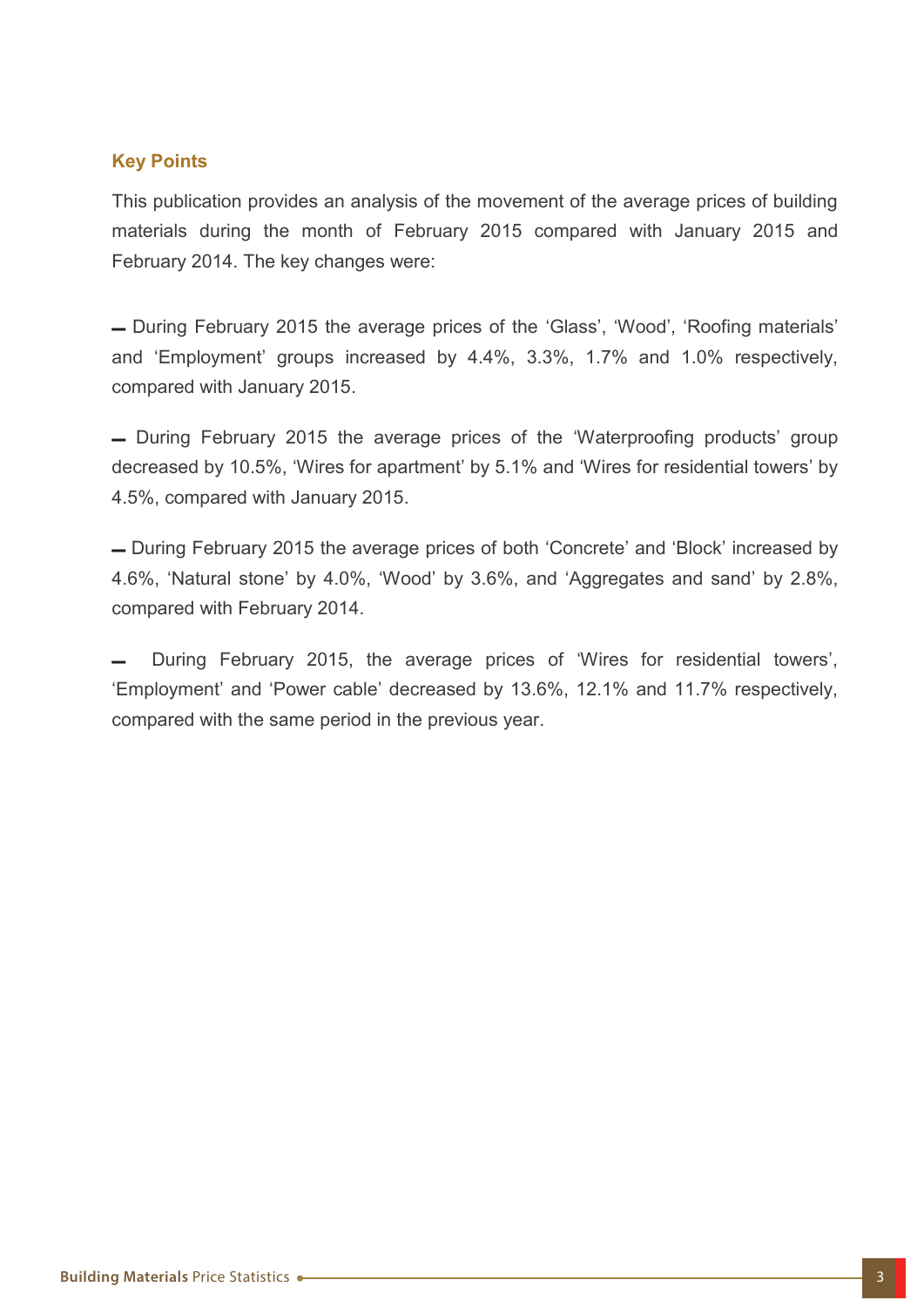# **1. Key changes in the monthly average prices of building materials for February 2015 compared with January 2015**

The building materials groups have seen a change in the average prices in February 2015 compared with January 2015, with increases ranging between 0.1% for the 'Wires for small buildings' group and 4.4% for the 'Glass' group. Decreases ranging from 0.4% for the 'Transport equipment' group to 10.5% for the 'Waterproofing products' group were recorded.

#### **Glass**

The average prices of 'Glass' increased by 4.4% in February 2015 compared with January 2015. Table (1) shows increases ranged between 3.3% and 11.8%.

Table (1): Percentage change in the average prices of the glass group during February **2015 compared with January 2015** 

| Se<br><u>ছ</u> | <b>Glass</b>                                | Average prices of<br>January 2015<br>(AED) | Average prices of<br>February 2015<br>(AED) | <b>Percentage</b><br><b>Change</b><br>% |  |
|----------------|---------------------------------------------|--------------------------------------------|---------------------------------------------|-----------------------------------------|--|
|                | Glass \ 4 mm \ $m^2$ \ Saudi Arabia         | 45.0                                       | 46.5                                        | 3.3                                     |  |
| 2              | Glass \ 6mm \ m <sup>2</sup> \ Saudi Arabia | 53.5                                       | 55.5                                        | 3.7                                     |  |
| 3              | Tinted Glass \ 4mm \ $m^2$ \ Saudi Arabia   | n.a.                                       | n.a.                                        |                                         |  |
| $\overline{4}$ | Tinted Glass \ 6 mm \ $m^2$ \ Saudi Arabia  | 63.5                                       | 71.0                                        | 11.8                                    |  |
| 5              | Mirror Glass \ 4 mm \ $m^2$ \ Saudi Arabia  | 85.0                                       | 88.0                                        | 3.5                                     |  |
| 6              | Mirror Glass \ 6 mm \ $m^2$ \ Saudi Arabia  | 112.5                                      | 112.5                                       | 0.0                                     |  |

 $(n.a.)$ : means not available

Source: Statistics Centre – Abu Dhabi

# **Waterproofing products**

The 'Waterproofing products' group decreased by 10.5% in February 2015, as a result of a decrease in 'Bitumen\ 40\50 \Ton' and 'Bitumen\  $60\sqrt{70}$  \Ton' by 27.3% and 11.7% respectively compared with January 2015.

#### **Steel**

The average prices of 'Steel' decreased by 3.2% in February 2015 compared with January 2015, as a result of decreases in most items in this group.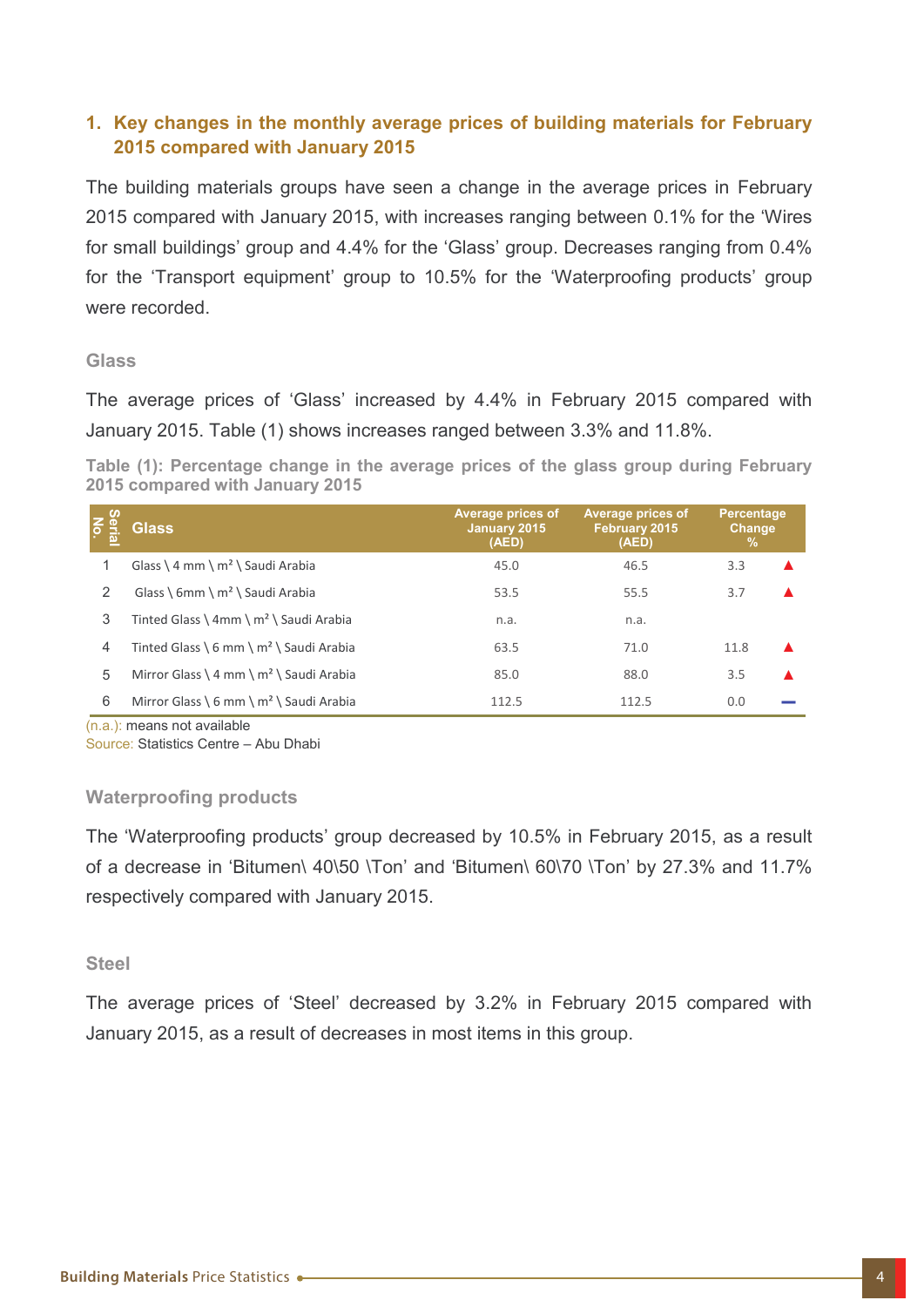#### **Wood**

The average prices of 'Wood' increased by 3.3% in February 2015 compared with January 2015.

#### **Pipes** (uPVC)

The average prices of 'Pipes (uPVC)' decreased by 3.0% in February 2015 compared with January 2015.

#### **materials Roofing**

The average prices of 'Roofing materials' increased by 1.7% in February 2015 compared with January 2015, as a result of an increase in the price of 'Zinc Sheet\ Corrugated 8 Feet\ Strong\ India' by 3.4%.

# **Fexa** for changes in the monthly average prices of building materials for February **2015 compared with February 2014**

The monthly average prices for 12 groups of building materials have decreased in February 2015 compared with February 2014. The fall ranged between 0.4% for 'Transport equipment' and 13.6% for 'Wires for residential towers'.

#### **Wires**

The average prices of 'Wires' decreased in February 2015 compared with February 2014. 'Wires for residential towers' accounted for the largest decrease of 13.6%. followed by 'Small buildings' with 4.9% while 'Wires for apartment' decreased by 2.3%.

#### **Power** cable

The average prices of 'Power cable' decreased by 11.7% in February 2015 compared with February 2014.

Table (2): Percentage change in the average prices of the power cable group during **February 2015 compared with February 2014** 

| $\leq \frac{6}{2}$ . Power cable           | Average prices of<br>February 2014<br>(AED) | Average prices of<br>February 2015<br>(AED) | Percentage<br>Change<br>% |
|--------------------------------------------|---------------------------------------------|---------------------------------------------|---------------------------|
| CU 11 KV \ $3*240$ mm <sup>2</sup> \ 1 km  | 320.670                                     | 278.860                                     | $-13.0$                   |
| CU 33 KV \ $3*240$ mm <sup>2</sup> \ 1 km  | 368,650                                     | 325,400                                     | $-11.7$                   |
| CU 132 KV \ $1*800$ mm <sup>2</sup> \ 1 km | 613.280                                     | 549.780                                     | $-10.4$                   |
|                                            |                                             |                                             |                           |

Source: Statistics Centre – Abu Dhabi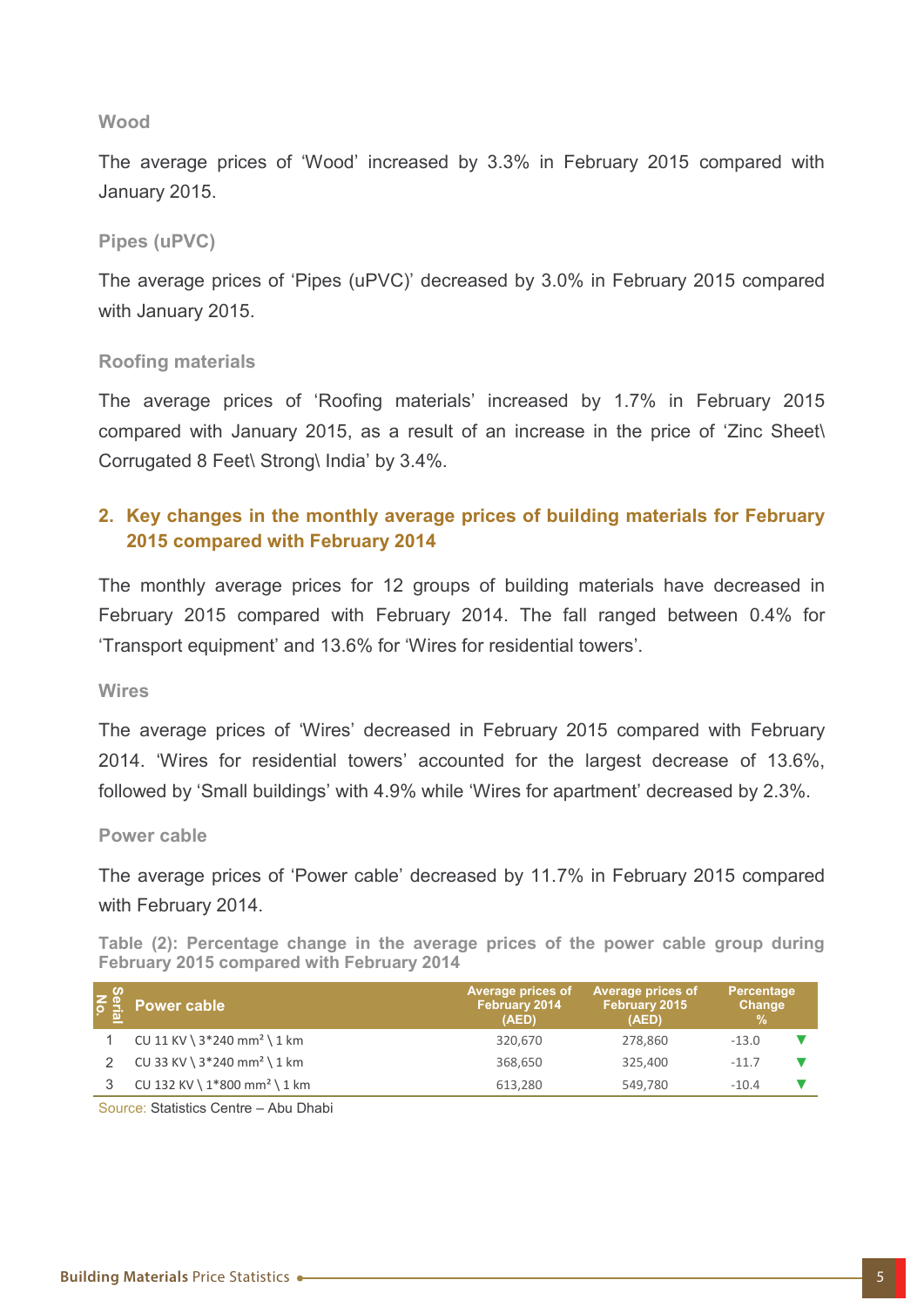# **Employment**

The average wages of 'Employment' decreased by 12.1% in February 2015 compared with February 2014, as a result of decreases in most items in this group between 8.3% and 28.0%.





Source: Statistics Centre - Abu Dhabi

#### **Paints**

The average prices of 'Paints' decreased by 8.5% in February 2015 compared with February 2014.

Some building materials items have seen an increase in February 2015 compared with February 2014.

# **Block**

The 'Block' group increased by 4.6% in February 2015 compared with February 2014.

#### **Concrete**

The average prices of 'Concrete' increased by 4.6% in February 2015 compared with February 2014, as a result of increases in all items in this group.

# **Natural** stone

The average prices of 'Natural stone' increased by 4.0% in February 2015 compared with February 2014, with some items in the group recording an increase.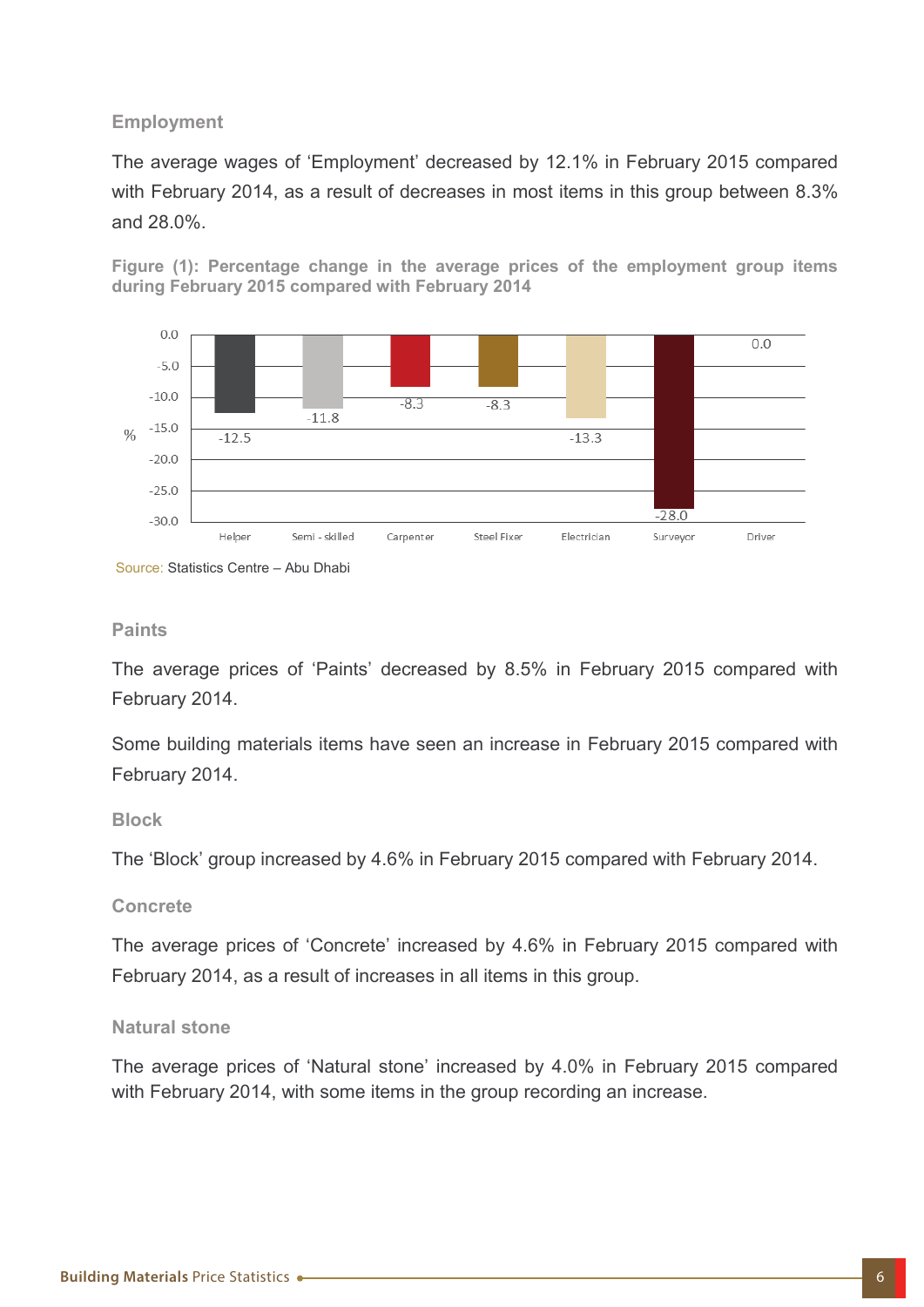Table (3): Percentage change in monthly average prices of building materials for **February 2015, compared with January 2015 and February 2014.** 

| Serial No.     | <b>Commodity groups</b>                  | <b>Percentage change</b><br>February 2015 /<br>January 2015 | <b>Percentage change</b><br>February 2015 /<br>February 2014 |  |
|----------------|------------------------------------------|-------------------------------------------------------------|--------------------------------------------------------------|--|
| $\mathbf{1}$   | <b>Cement</b>                            | $-1.6$                                                      | 1.2                                                          |  |
| $\overline{2}$ | <b>Aggregates and sand</b>               | 0.0                                                         | 2.8                                                          |  |
| $\mathbf{3}$   | <b>Concrete</b>                          | 0.0                                                         | 4.6                                                          |  |
| 4              | <b>Steel</b>                             | $-3.2$                                                      | $-7.1$                                                       |  |
| 5              | Wood                                     | 3.3                                                         | 3.6                                                          |  |
| 6              | <b>Block</b>                             | 0.0                                                         | 4.6                                                          |  |
| $\overline{7}$ | <b>Roofing materials</b>                 | 1.7                                                         | 1.7                                                          |  |
| 8              | <b>Waterproofing products</b>            | $-10.5$                                                     | $-11.1$                                                      |  |
| 9              | <b>Waterproofing bituminous membrane</b> | n.a.                                                        | n.a.                                                         |  |
| 10             | <b>Natural stone</b>                     | 0.0                                                         | 4.0                                                          |  |
| 11             | <b>Tiles and marble</b>                  | 0.0                                                         | 2.6                                                          |  |
| 12             | <b>Sanitary ware</b>                     |                                                             |                                                              |  |
| 12.1           | Bathroom set without accessories         | 0.0                                                         | 0.7                                                          |  |
| 12.2           | Bathroom set with accessories            | 0.0                                                         | 0.0                                                          |  |
| 12.3           | Sink stainless steel with mixer-single   | 0.0                                                         | $-1.4$                                                       |  |
| 13             | <b>False ceiling</b>                     | 0.0                                                         | 0.0                                                          |  |
| 14             | <b>Paints</b>                            | 0.0                                                         | $-8.5$                                                       |  |
| 15             | <b>Glass</b>                             | 4.4                                                         | $-3.6$                                                       |  |
| 16             | <b>Pipes</b>                             |                                                             |                                                              |  |
| 16.1           | (PVC) pipes                              | 0.0                                                         | 0.7                                                          |  |
| 16.2           | (uPVC) pipes                             | $-3.0$                                                      | $-7.6$                                                       |  |
| 17             | <b>Wires</b>                             |                                                             |                                                              |  |
| 17.1           | Small building                           | 0.1                                                         | $-4.9$                                                       |  |
|                | 17.2 Apartments                          | $-5.1$                                                      | $-2.3$                                                       |  |
| 17.3           | <b>Residential towers</b>                | $-4.5$                                                      | $-13.6$                                                      |  |
| 18             | Power cable                              | $-1.0$                                                      | $-11.7$                                                      |  |
| 19             | <b>Transport equipment</b>               | $-0.4$                                                      | $-0.4$                                                       |  |
| 20             | <b>Employment</b>                        | $1.0$                                                       | $-12.1$                                                      |  |
| 21             | <b>Diesel</b>                            | 0.0                                                         | $0.0\,$                                                      |  |

 $(n.a.)$ : means not available

Source: Statistics Centre – Abu Dhabi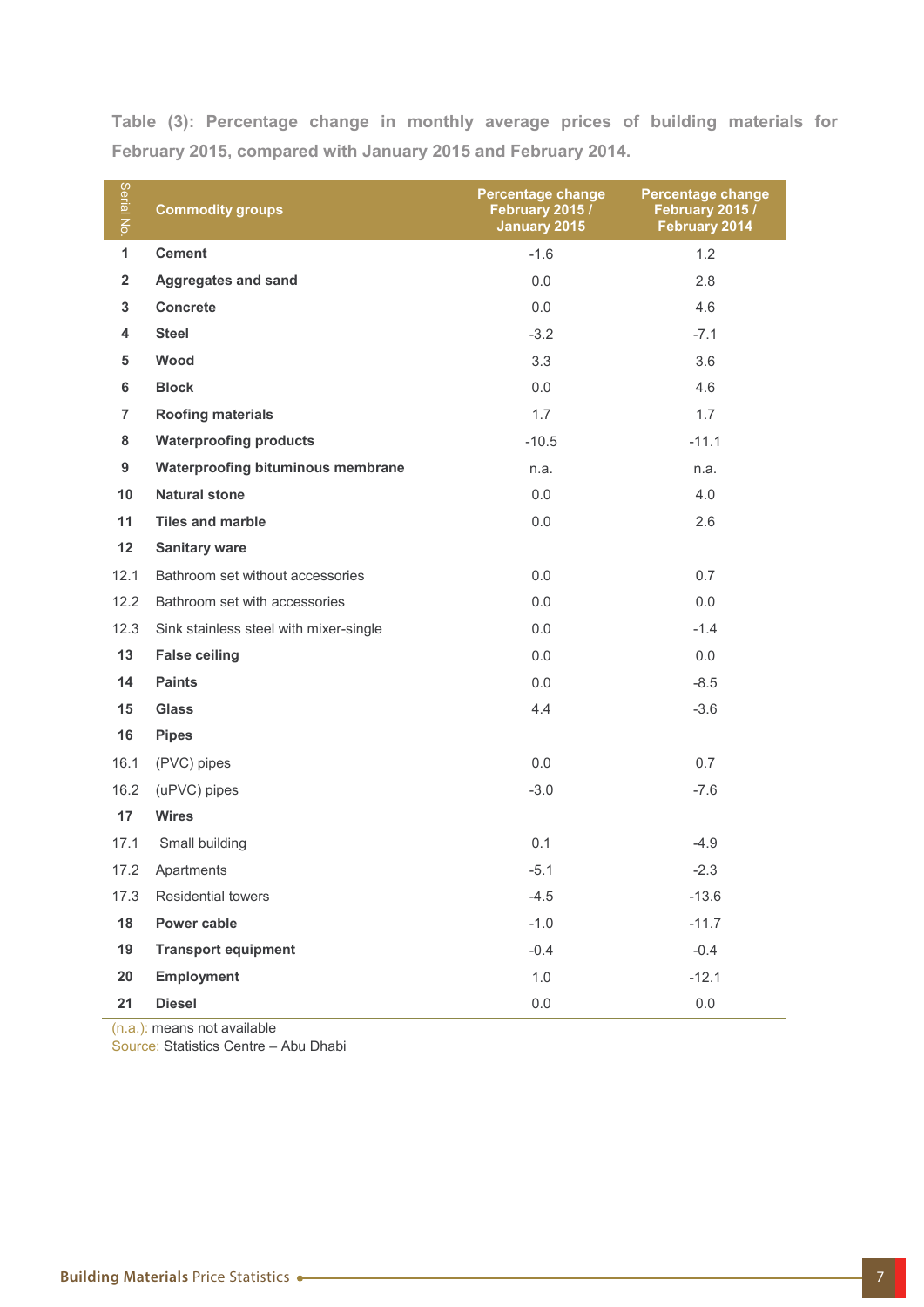# **Methodology of Building Material Statistics**

The current methodology for Building Materials Price Statistics including conceptual basis, construction of the basket, data collection, validation, processing procedures, averaging and treatment of missing values, and potential sources of error are described in the Building Materials Price Statistics 2013 publication, which is available on SCAD's website at http://www.scad.ae.

Building Materials Price Statistics, for March 2015 will be released on 15 April 2015. For more information about prices and other official statistics, please visit the SCAD website at http://www.scad.ae.

#### **Disclaimer**

While all care and diligence has been taken with the compilation of official statistics, the Statistics Centre – Abu Dhabi gives no warranty that the information, data or statistics, supplied are free of errors. SCAD shall not be liable for any loss or damage suffered by the user following the direct or indirect use of the statistics supplied in good faith by SCAD. Users of Official Statistics are responsible for determining when and how to use the statistics for specific purposes.